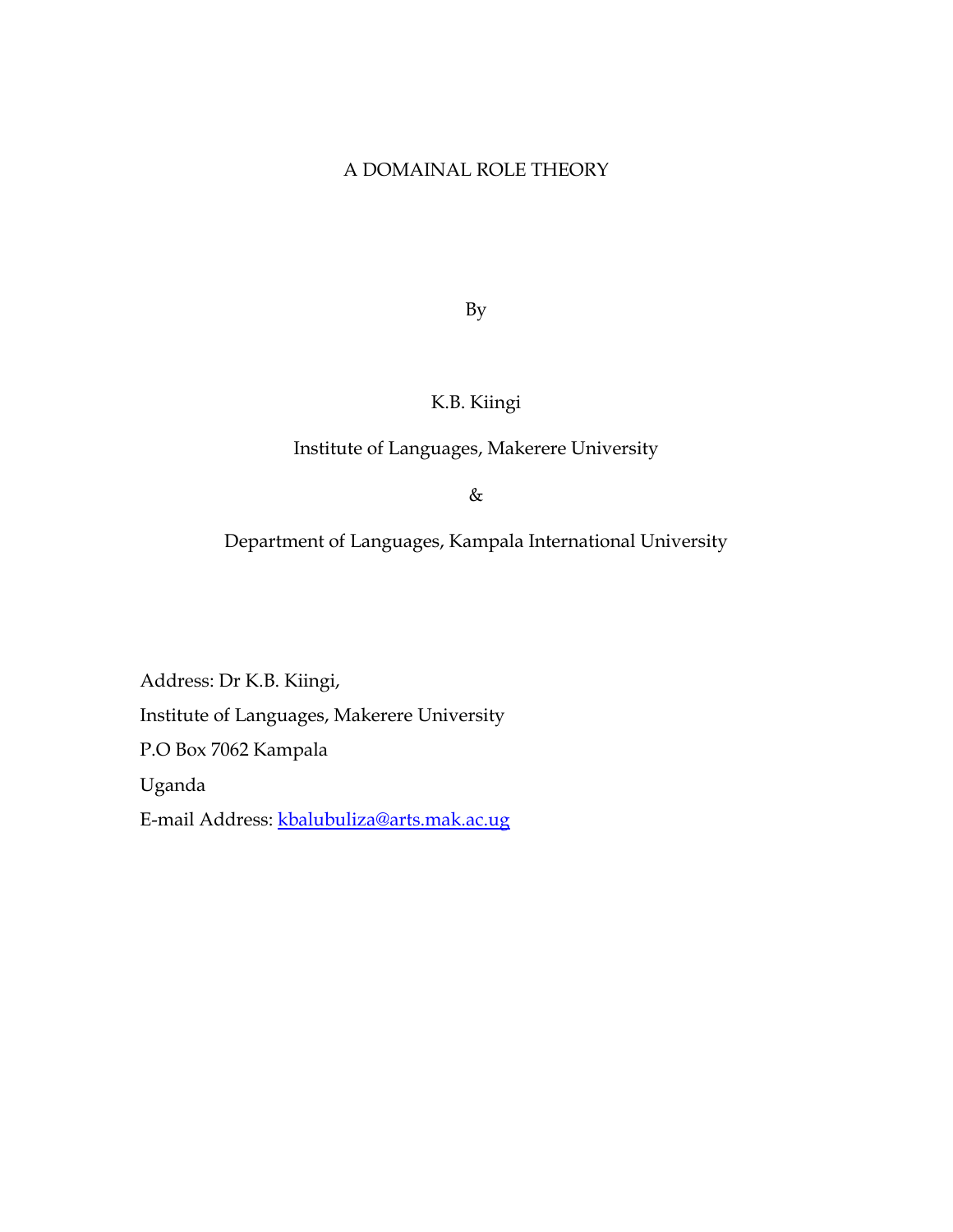#### A DOMAINAL ROLE THEORY

#### *ABSTRACT*

*The problem of determining the nature and number of semantic roles has its origin in the mid-1960s as the work of Charles Fillmore would evidence. The sole objective pursued in the present paper is to enunciate a theory of semantic roles that purports to resolve the aforementioned problem. The proposed solution resides in the definition of seventeen entity types together with seventeen correlated situation and domain types, and twentyfour role types. In the ensuing domainal role theory, meaning is formalizable as*  $\theta \tau(\delta)$ *, where θ,*τ*, and* δ *is a role, semantic category (i.e. entity or situation type) and domain type respectively.*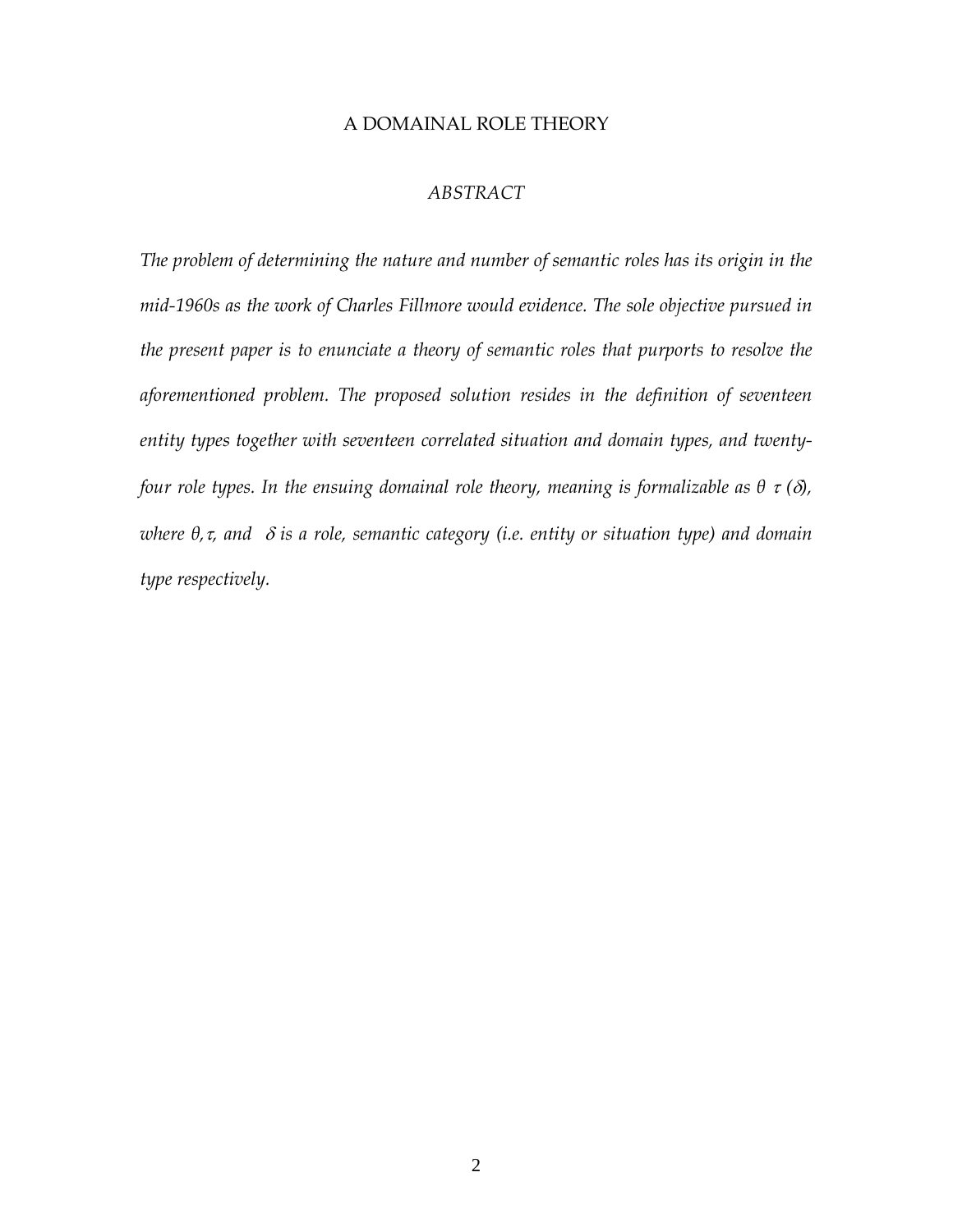In order to state the problem to be tackled in this paper, I propose to make contact with four texts on English Language and linguistics. The intended contact pertains to their treatment of role theory.

In their influential grammar of the English language Quirk et al (1985: 741) duly remind us that

analysis of participant roles has not achieved a general consensus, nor has it fully explored all distinctions … [their] description must therefore be considered tentative.

On the other hand, Brown and Miller (1991: 308) justify their description of role theory by "its offering a degree of both generality and particularity [although] it has no easily defended validity … [and] there seems to be no alternative in the current state of knowledge."

While Fromkin et al (2003: 192) prefix their list of roles with a reassurance to the effect that "the list is not complete", Larson and Segal's (1995: 489) considered stance on the nature and number of semantic roles is the most pessimistic, for they write:

The upshot is that we regard the question of which thematic roles there are and how they are defined as empirical ones, to be resolved in the usual way: by investigations that construct specific theories making detailed and specific predictions. Preliminary theories of this kind have been proposed; however, it is likely that resolving thematic roles precisely will require a great deal of investigation, involving domains beyond linguistics. It is worth remembering that fully 22 centuries elapsed between the first suggestion of the atomic theory of matter, in which all substances were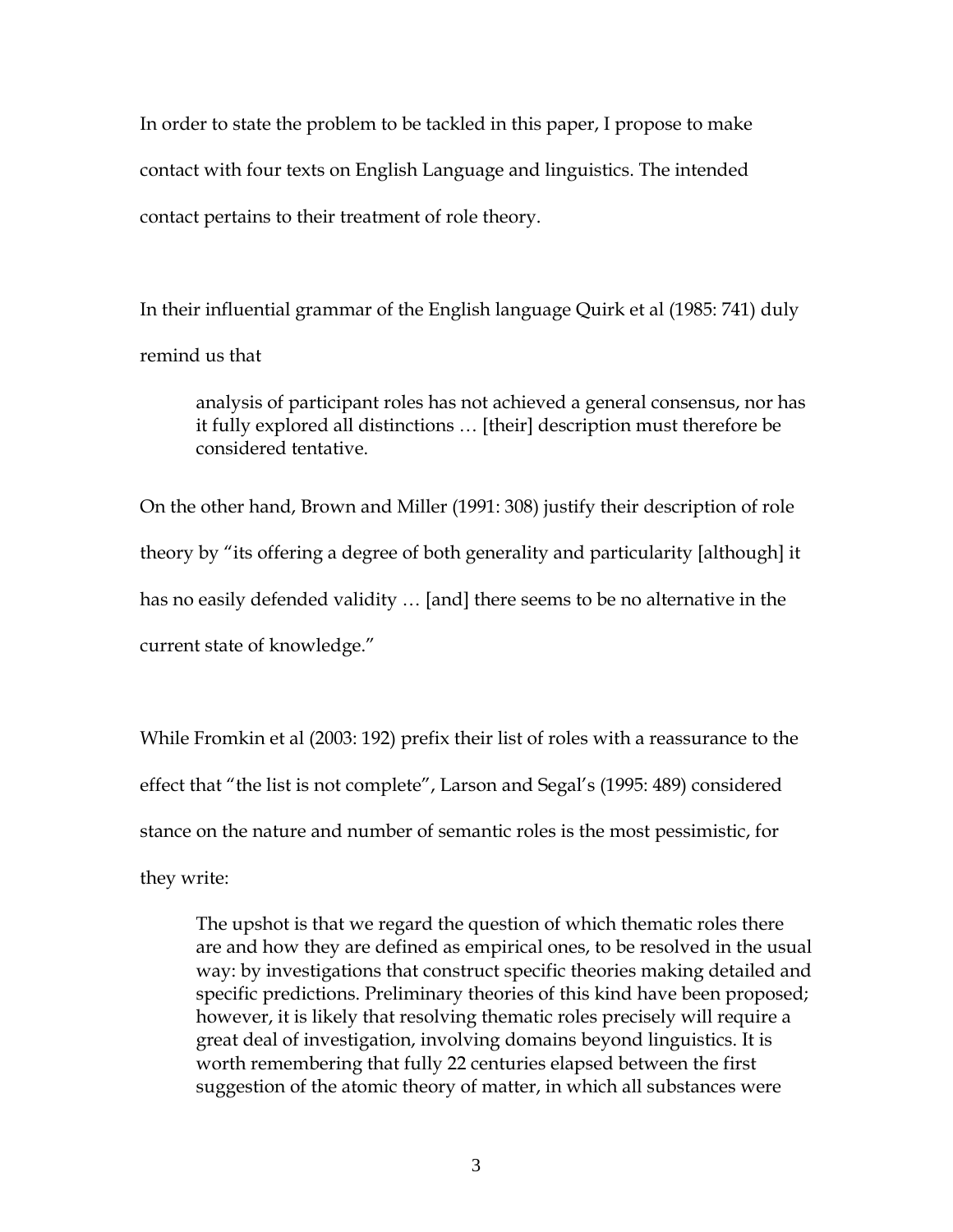factored into earth, water, air, and fire, and the elaboration of atomic theory by John Dalton, in which a more complete and satisfactory set of atomic constituents was proposed. Finding elementary constituents can evidently be a long-term project.

Admittedly, the development of atomic theory was tortuous; but we need not resign ourselves to a similar state-of-affairs with regard to role theory. The objective I am poised to pursue in this paper is to bring the problem of determination of semantic roles closer to its solution by propounding a domainal role theory.

First, I posit seventeen entity types: propositional (p), quantitative (g), numerical  $(n)$ , spatial  $(l)$ , material  $(m)$ , temporal  $(t)$ , artificial  $(r)$ , plant  $(f)$ , animal  $(z)$ , corporal (v), mental (b), psychomotor (k) , emotional (or axiological) ( (e) , cognitive (c), linguistic (s), human (h), and institutional (i) entity types. Correlated with the entity types are seventeen situation (i.e. change or nonchange) types:  $p', g', n', l', m', t' r', f', z', v', b', k' e', c', s', h'$  and i'. The seventeen situation types are, in turn, correlated with seventeen domain types: p'', g'', n'', l'' m'' ,t'', r'', f '', z'', v '', b'', k'', e'', c'', s '', h '', and i ''.

Second, I posit twenty-four role types: nonchange bearer (Z), change bearer (B), distal reference (F), proximal reference (N), contacted (O), container (K), direction (D), comitant (J), source (S), mediation (M), goal (G),whole (W),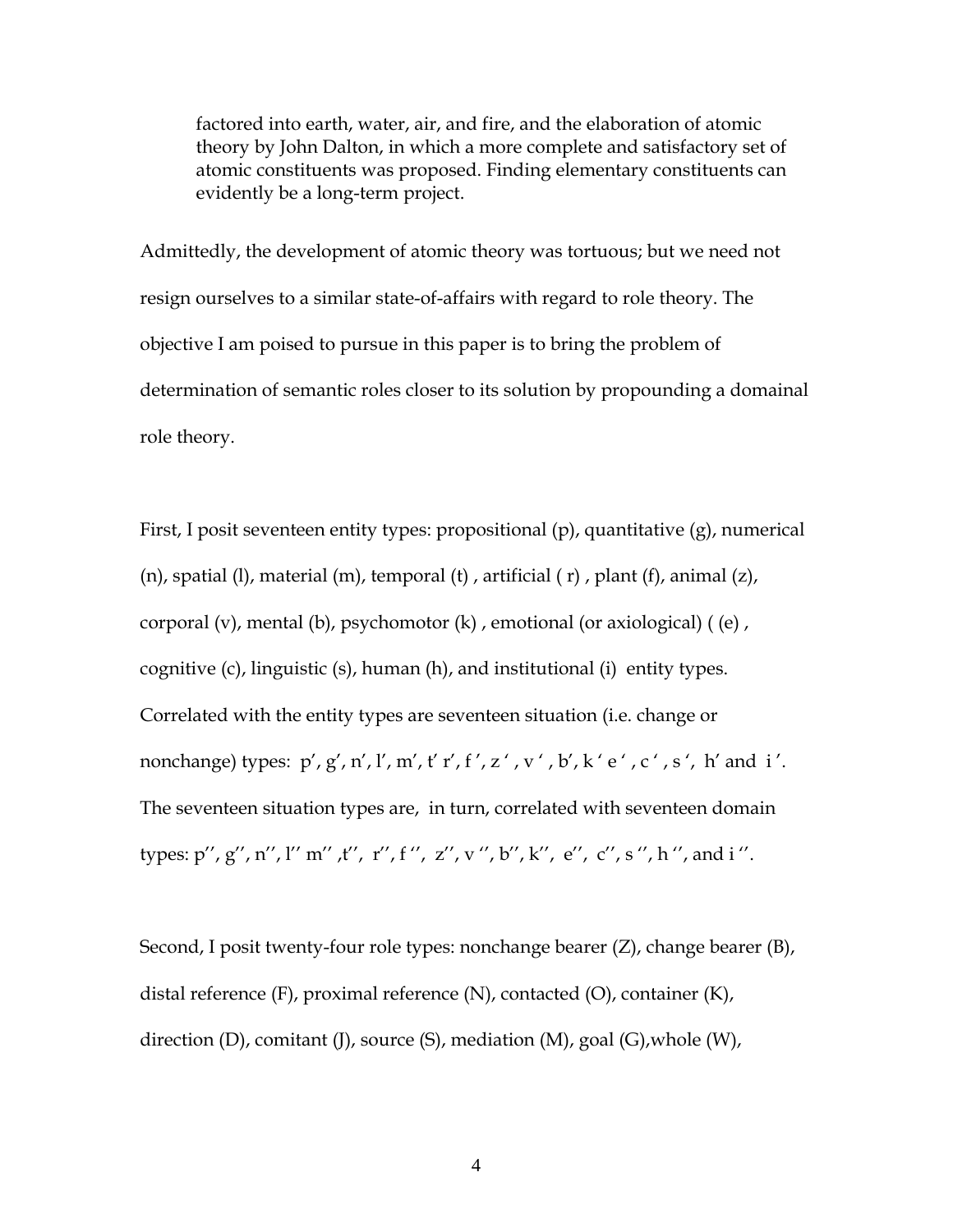measure (Q), causer (C), letter (L), attempter (U), failer ( R ),instrument (V), effected (E), possessor (H), intaker (I), emitter  $(X)$ , affector  $(T)$ , affected  $(A)$ .

Third, if **θ ,** δ **,** and τ stand for semantic role , semantic domain, and semantic category (i.e. semantic entity  $(\epsilon)$  or semantic situation  $(\epsilon')$ ) respectively, I define two general formation rules.

> Formation Rule 1: θ τ (δ**)** Formation Rule 2:  $\theta_1 \tau_1 (\delta_1) \theta_2 \tau_2 (\delta_2)$

More specifically and precisely, the formation rules (FR) are:

| FR <sub>1</sub> | $Z \tau (\delta)$                                                                  |
|-----------------|------------------------------------------------------------------------------------|
| FR <sub>1</sub> | $B \tau (\delta)$                                                                  |
| FR <sub>3</sub> | Z $\tau_1(\delta_1)$ $\Delta \tau_2(\delta_2)$ ,                                   |
|                 | where $\Delta$ = F,N,O,K,D,J,S,M,G,W,Q                                             |
|                 |                                                                                    |
| FR4             | $B \tau_1(\delta_1) \Delta \tau_2(\delta_2)$                                       |
| FR <sub>5</sub> | $\Phi \tau_1(\delta_1)$ E $\tau_2(\delta_2)$ , where $\Phi$ = C,L, U, R, V         |
| FR <sub>6</sub> | $\psi \tau_1(\delta_1)$ <b>A</b> $\tau_2(\delta_2)$ , where $\psi$ = H, I, X, T, V |
| FR 7            | A formula is a well-informed formula if                                            |
|                 | and only if it accords with FR 1-6.                                                |

It is axiomatized that a category  $\tau$  either persists or changes in a particular domain δ such that the meaning of an expression is formalizable as θ τ (δ**)**, where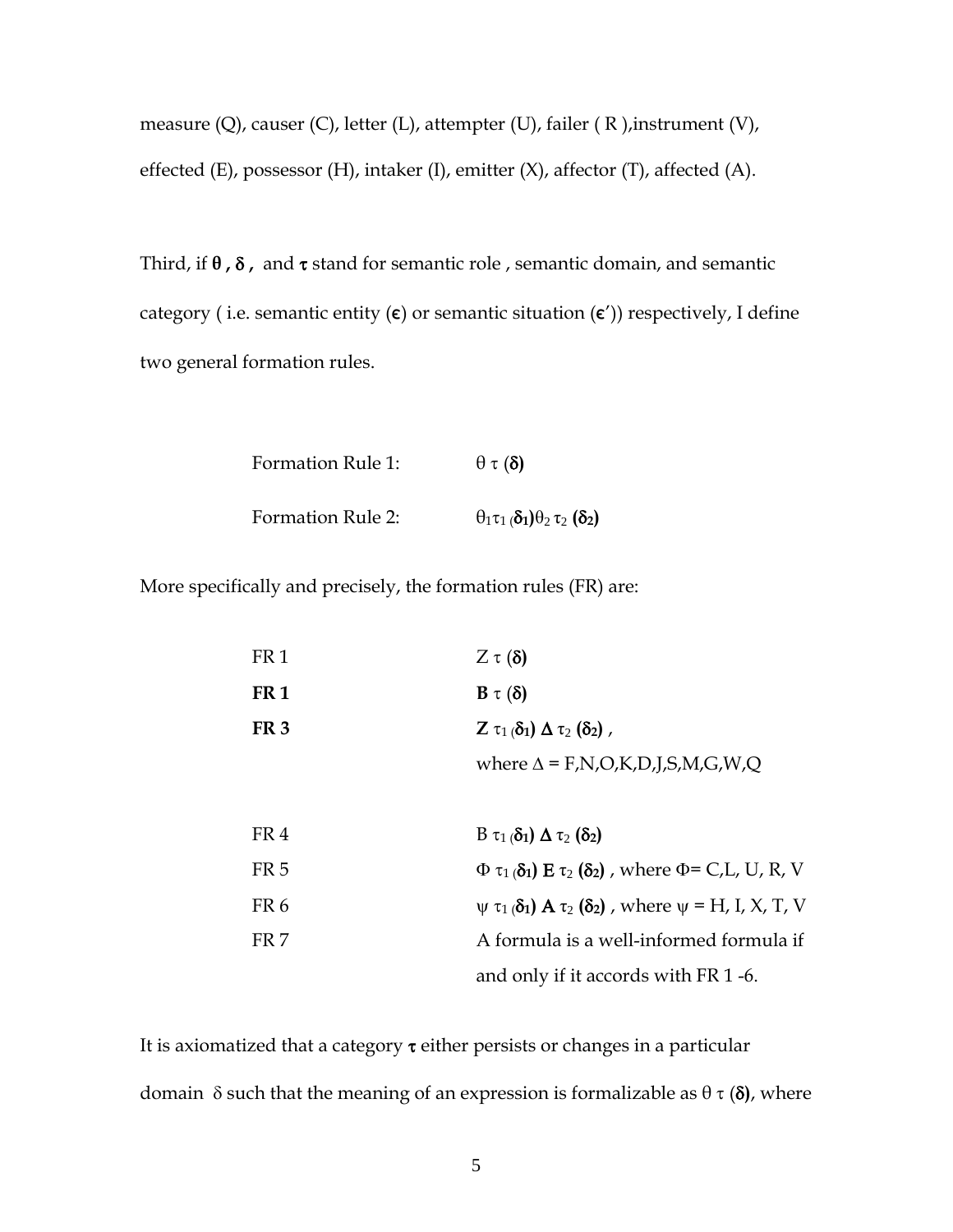$\theta$  is the role. In other words, the meaning of an expression is determined by role

θ , domain δ, and category τ .

Before exemplifying formalization of meaning, let me interrelate the entity,

**Entity Type**  $\epsilon$  | **Situation Type**  $\epsilon' = \sigma$  | **Domain Type**  $\epsilon'' = \sigma' = \delta$ Propositional p p' p' p' Quantitative  $g'$  g' g' Numerical n n n' n' n'' Spatial l l' l'' Material m m m' m' m'' Temporal t t' t' Artificial  $r'$  r  $r''$ Plant  $f'$  f f' f' Animal  $\begin{array}{ccc} \mathbf{z} & \mathbf{z}' & \mathbf{z} \end{array}$  $Corporal$  v  $\overline{v}$  v  $\overline{v}$  v  $\overline{v}$  v  $\overline{v}$  v  $\overline{v}$  v  $\overline{v}$  v  $\overline{v}$  v  $\overline{v}$  v  $\overline{v}$  v  $\overline{v}$  v  $\overline{v}$  v  $\overline{v}$  v  $\overline{v}$  v  $\overline{v}$  v  $\overline{v}$  v  $\overline{v}$  v  $\overline{v}$  v  $\overline{v}$  v  $\overline{v}$  v  $\overline$ Mental  $\vert$  b  $\vert$  b'  $\vert$  b' Psychomotor k k' k' Emotional (axiological) e  $e'$  e'  $e''$ Cognitive  $c'$   $c''$ Linguistic s s' s' s'' Human h  $h'$  h'  $h''$ Institutional i i i' i' i' Table: Entity , Situation , and Domain Types

situation, and domain types in the adjoining table.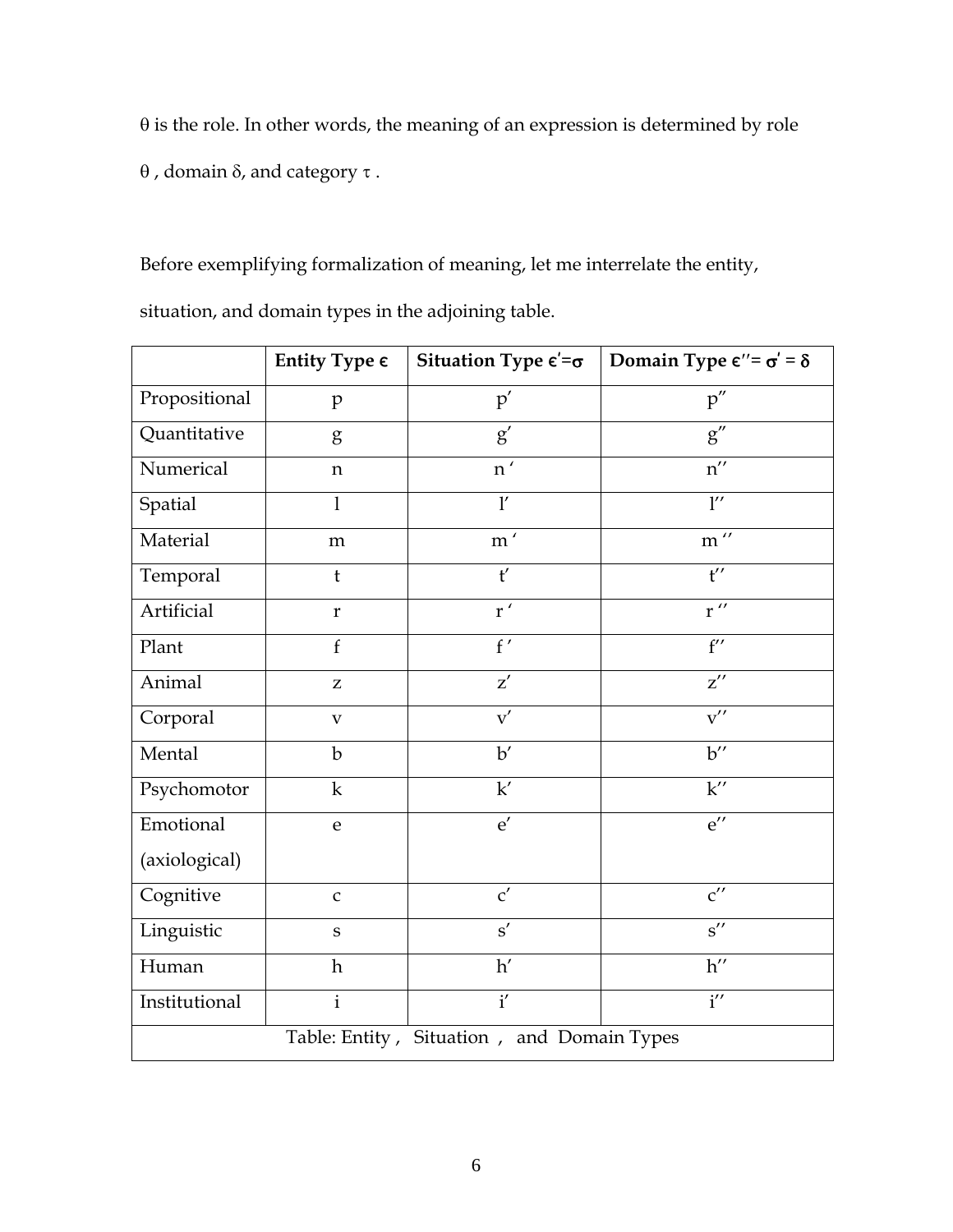With the formal language of domainal role theory in place, I now analyse and formalize 78 sentences, sixty-six of which are taken from Quirk et al ( 1985: 754) (sentences (1)- (39)), Brown and Miller (1991:309) ( sentences (40)- (57)) and Fromkin et al ( 2003: 192-3) (sentences (58)- (66)).

| (1)  | She is happy.             | Zh(e'')        |
|------|---------------------------|----------------|
| (2)  | He turned traitor.        | Bh(e'')        |
| (3)  | The Sahara is hot.        | Z(m")          |
| (4)  | Last night was warm.      | Zt(m")         |
| (5)  | The show was interesting. | Zh'(e'')       |
| (6)  | It is windy.              | Zm'(m'')       |
| (7)  | He was at school.         | Zh(I")NI(I")   |
| (8)  | She got into the car.     | Bh(k'')Kr(l'') |
| (9)  | He is lying on the floor. | Zh(k")Ol(l")   |
| (10) | The meeting is at eight.  | Zh'(t")Nt(t")  |
| (11) | He was working.           | Zh(h'')        |
| (12) | She is standing.          | $Zh($ l")      |
| (13) | The curtains disappeared. | Br(I'')        |
| (14) | The wind is blowing.      | Bm'(m'')       |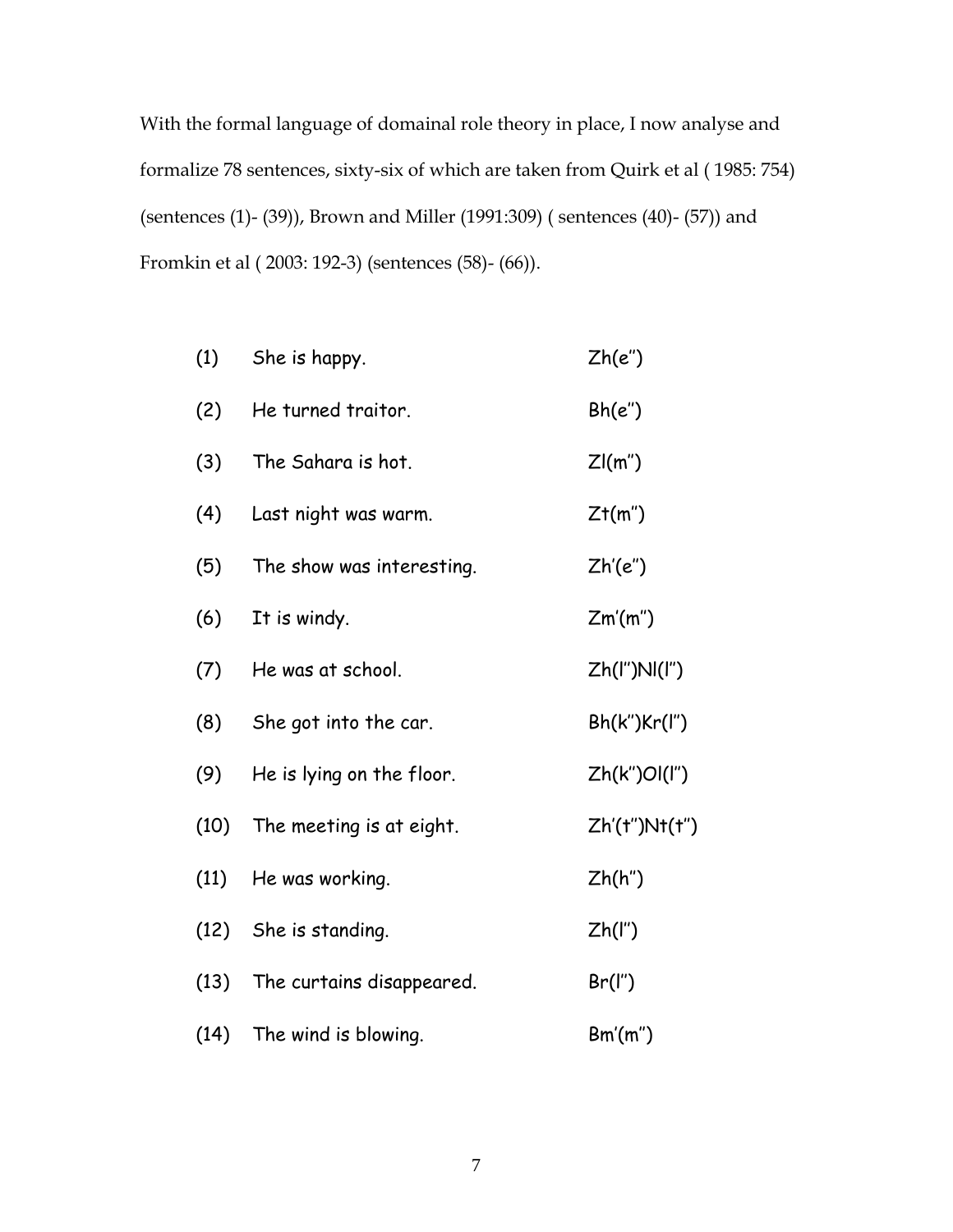| (15) | It is raining.                     | Bm'(m'')                                  |
|------|------------------------------------|-------------------------------------------|
|      | (16) He threw the ball.            | Ch(k <sup>n</sup> )E[Br(l <sup>n</sup> )] |
| (17) | Lightning struck the house.        | Tm'(m'')Ar(m'')                           |
| (18) | He is holding a knife.             | Ch(k")E[Zr(l")Oh(v")]                     |
| (19) | The stone broke the window.        | Vm(m")E[Bm(m")]                           |
|      | $(20)$ She has a car.              | Hh(h <sup>n</sup> )Ar(I <sup>n</sup> )    |
|      | (21) We paid the bus driver.       | $Ch_1(k)E[Hh_2(e'')A\tau(e'')]$           |
| i.e. | We paid (money) to the bus driver. |                                           |
| (22) | The will benefits us all.          | Vs(s")Ah(e")                              |
| (23) | They climbed the mountain.         | Th(k")Al(l")                              |
|      | (24) The bus seats thirty.         | Zh(h")Kr(I")                              |
| (25) | They fought a clean fight.         | Ch(k")Ek'(e")                             |
| (26) | I wrote a letter.                  | Ch(k <sup>''</sup> )Er(s <sup>''</sup> )  |
|      | (27) They had an argument.         | Ch(s")Es(s")                              |
| (28) | He nodded his head                 | Ch(k")E[Vv(v'')]                          |
| (29) | He declared her the winner.        | $Xh_1(s'')A[Zh_2(h'')]$                   |
| (30) | The sun turned it yellow.          | $Cm_1$ (m") $E[Bm_2$ (m")]                |
| (31) | The revolver made him afraid.      | Vr(r")E[Bh(e")]                           |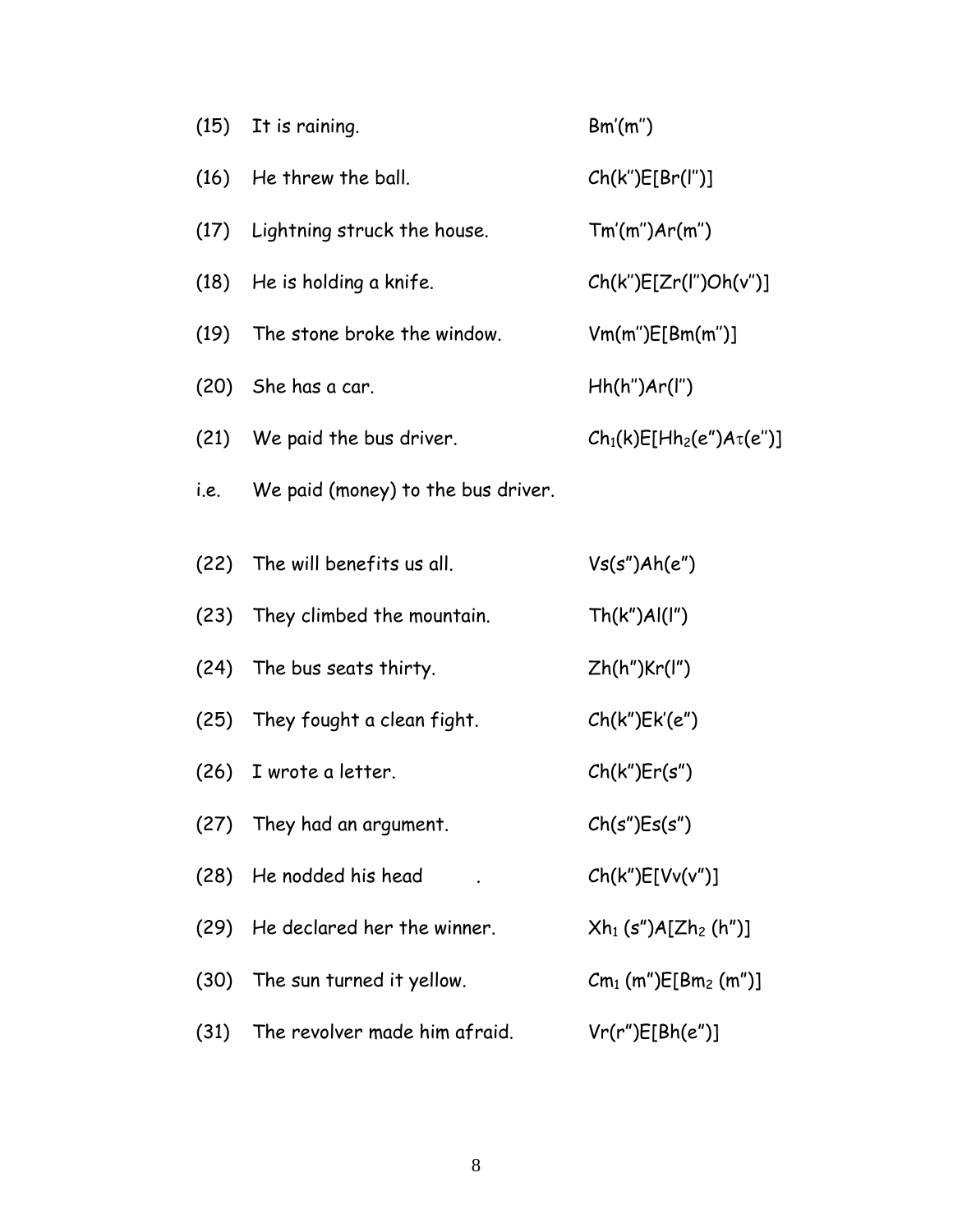|      | (32) I found it strange.              | $Th(k")$ A $\tau$ (e")                           |
|------|---------------------------------------|--------------------------------------------------|
|      | (33) He placed it on the shelf.       | $Ch(k")E[B_{\tau}(l'')Ol(l'')]$                  |
|      | (34) The storm drove the ship ashore. | Cm(m")E[Br(r")GI(I")]                            |
|      | (35) A car knocked it.                | Vr(r")E[Be(m")Gl(l")                             |
|      | (36) I prefer them on toast.          | $Th(k")A[Zm_1(m")Om_2(m")$                       |
|      | (37) I bought her a gift.             | $B[Ch_1(k'')E[Hh_1(k'')Ar(r'')]Nh_2(h'')$        |
|      | (38) She gave the door a kick.        | Ch(k")E[Tk(l")Ar(r")]                            |
|      | (39) She knitted me a sweater.        | $B[Ch_1(kn)Er(rn)]Nh_2(hn)$                      |
|      | (40) She was singing.                 | Xh(s'')                                          |
|      | (41) The string broke.                | Bm(m")                                           |
|      | (42) John sharpened the knife.        | Ch(k")E[Br(r")]                                  |
|      | (43) The dog is digging a hole.       | Cz(k <sup>''</sup> )El(I <sup>"</sup> )          |
|      | (44) Harold ran a mile.               | Bh(k'')Q( (l'')                                  |
|      | (45) Susan went to Denmark.           | $Bh(k")$ $Gl(I")$                                |
|      | (46) Yasuko is arriving from Kyoto.   | $Bh(k'')$ SI(I")                                 |
| (47) | Helen traveled via Samarkand.         | $Bh(k'')$ $M([l'')$                              |
|      | (48) She gave the book to Bill.       | $Ch_1$ (k") $E$ [Hh <sub>2</sub> (k") $Ar(r")$ ] |
|      |                                       |                                                  |
| (49) | I got the cassette from David.        | $B[Hh_1(k'')Ar(r'')]Sh_2(k'')$                   |
| (50) | I contacted Jane via her sister.      | $B[Th_1(h'')Ah_2(h'')]Mh_3(h'')$                 |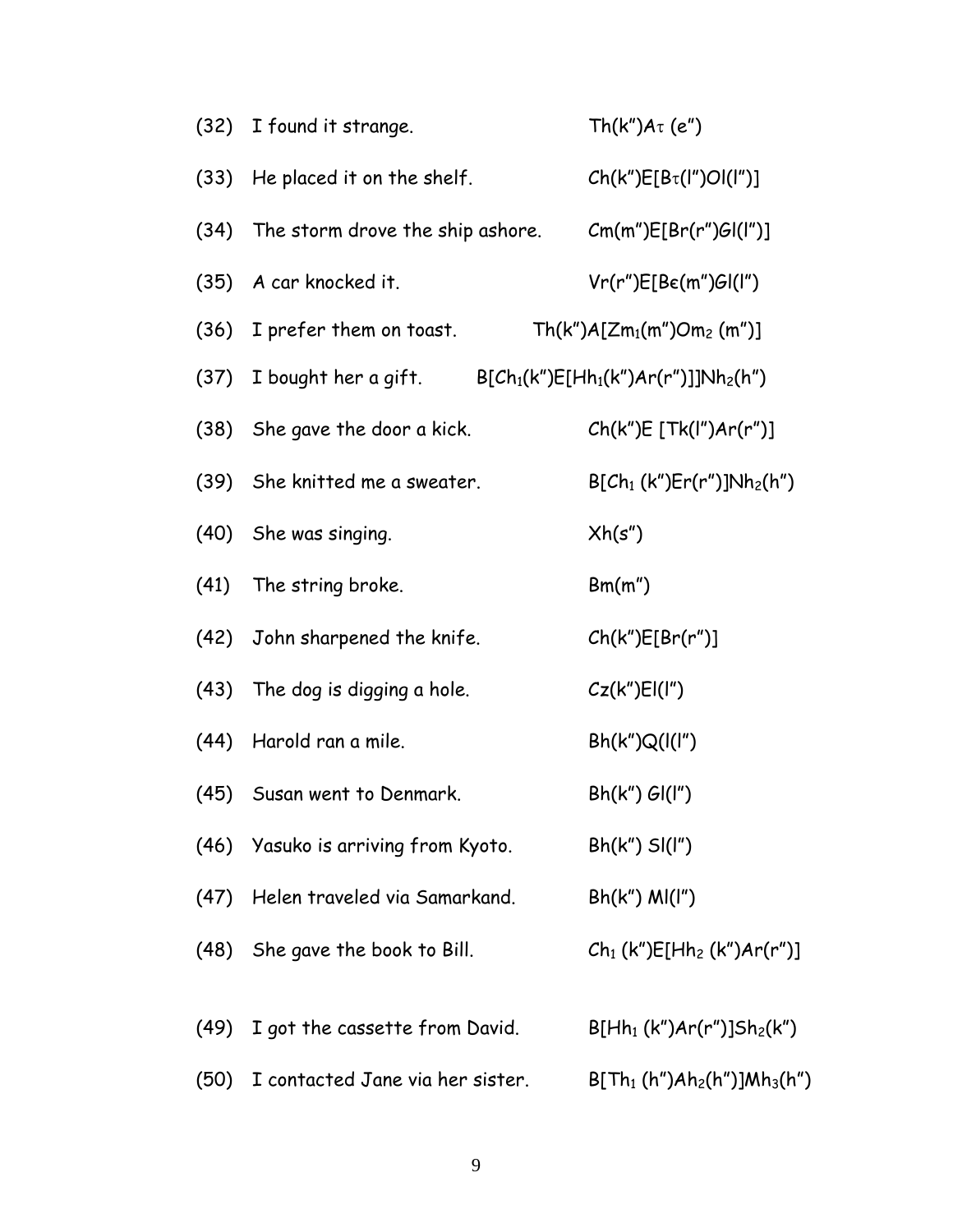|      | (51) The painting cost £5,000.                                            | $Zr(r")$ Qe(e")              |
|------|---------------------------------------------------------------------------|------------------------------|
|      | (52) Miranda knew all the answers.                                        | $Hh(c'')$ $Ac(c'')$          |
|      | (53) Harriet owns a cat.                                                  | $Hh(h'')$ $Az(z'')$          |
|      | (54) Celia is cold/sad.                                                   | Zh(e'')                      |
|      | (55) The child is sleeping.                                               | $\mathsf{Zh}(\mathsf{h}'')$  |
|      | (56) The town is dirty,                                                   | ZI(I'')                      |
|      | (57) Fiona is the convener.                                               | Zh(h'')                      |
|      | (58) Joyce ran.                                                           | Bh(k")                       |
|      | (59) Mary found the puppy.                                                | Th(k")Az(z")                 |
|      | (60) It rains is Spain.                                                   | Bm'(m'')Kl(l'')              |
|      | (61) He put the cat on the porch.                                         | Ch(k")E[Bz(z")Ol(l")         |
|      | (62) He flew from Iowa to Idaho.                                          | $B[ Bh(k")Sl_1(l") Gl_2(l")$ |
|      | (63) Jo cuts hair with a razor.                                           | Ch(k")E[Vr(r")E[Bv(v")       |
|      | (64) Helen heard Robert playing the piano. $Th_1(k'')A[Th_2(k'')Ar(r'')]$ |                              |
| (65) | The wind damaged the roof.                                                | Tm(m'')Ar(r'')               |
| (66) | The tail of the dog wagged furiously.                                     |                              |
| i.e. | The tail of the dog wagged in a furious way. Bv(k")Ne'(e")                |                              |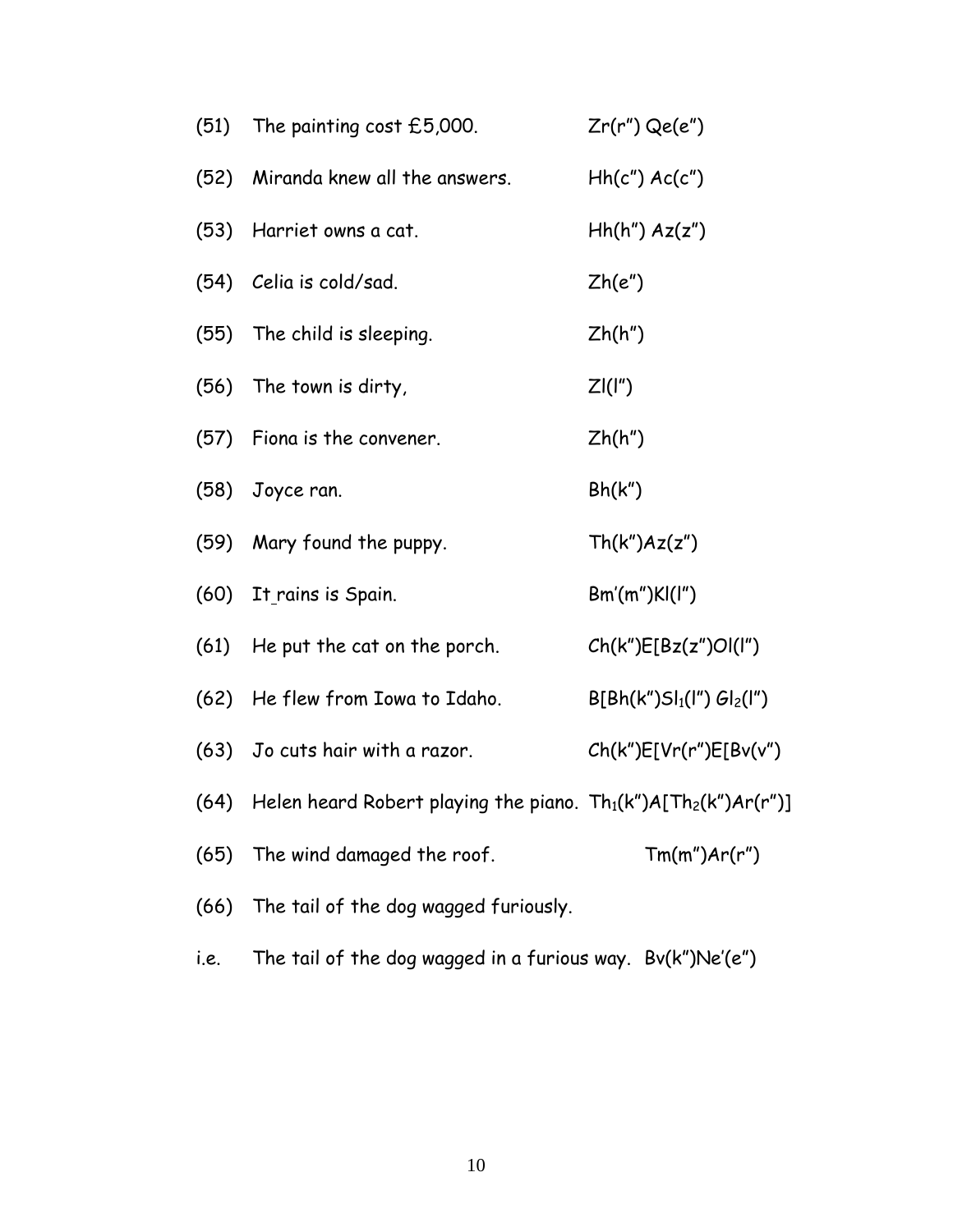|      | (67) Our home faces the beach                                            | Zr(I'')DI(I'')                                    |
|------|--------------------------------------------------------------------------|---------------------------------------------------|
| (68) | Our house is far way from the beach                                      | Zr(I'')Fl(I'')                                    |
| (69) | The man went to the beach with his wife. $B[ Bh_1(I'')GI(I'')]Jh_2(I'')$ |                                                   |
| (70) | The man causes his son to leave the room.                                |                                                   |
|      |                                                                          | $Ch_1(k'')E[Bh_2(k'')Sl(l'')]$                    |
| (71) | The man lets his son leave the room.                                     | Lh <sub>1</sub> (k")E[Bh <sub>2</sub> (k")Sl(l")  |
| (72) | The man tries to have his son leave the room.                            |                                                   |
|      |                                                                          | Uh <sub>1</sub> (k")E[Bh <sub>2</sub> (k")Sl(l")] |
|      | (73) The man fails to have his son leave the room.                       |                                                   |
|      |                                                                          | $Rh_1(k'')E[Bh_2(k'')Sl(l'')$                     |
| (74) | The city of Kampala is geographically part of Buganda.                   |                                                   |
|      |                                                                          | $ZI_1(I'')WI_2(I'')$                              |
|      |                                                                          |                                                   |

If we assume that all entities result from changes (i.e. dynamic situations), we

can formalize the changes to obtain semantic equations as in (75)-(78)

(75a)  $h_1$  kissed  $h_2$ .

| (75b) Th <sub>1</sub> (h") <i>Ah<sub>2</sub>(h</i> ") | $\longrightarrow$ $\longrightarrow$ $Zh_1$ [Th <sub>1</sub> (h")Ah <sub>2</sub> (h")]' | kisser |
|-------------------------------------------------------|----------------------------------------------------------------------------------------|--------|
|                                                       | $+ Zh_2$ [Th <sub>1</sub> (h")Ah <sub>2</sub> (h")]' kissee                            |        |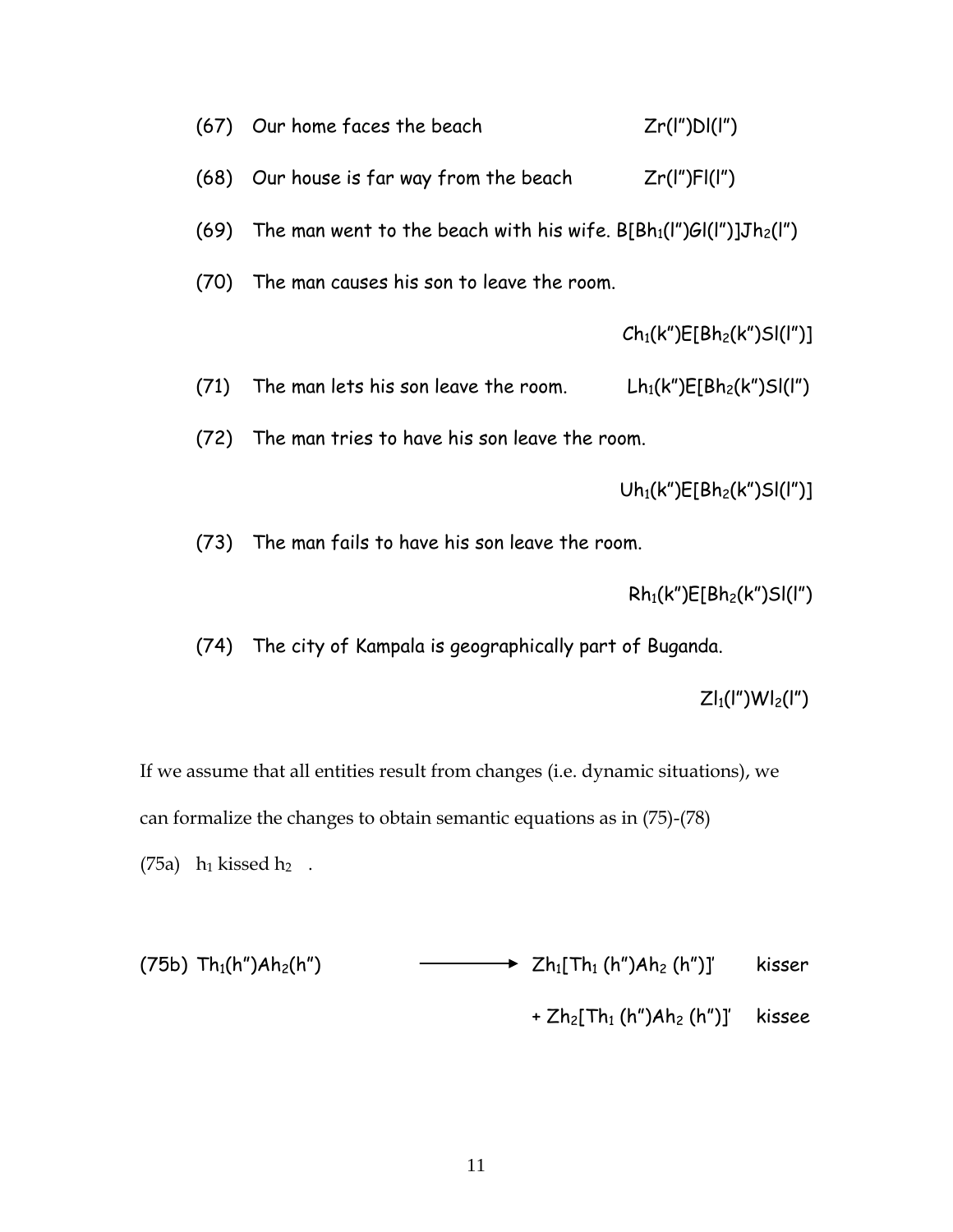(76a)  $h_1$  pays r to  $h_2$ (76b)  $Ch_1$  (k")E[Hh<sub>2</sub> (k")Ar(l")]  $\longrightarrow$   $Zh_1[Ch_1(k'')E[Hh_2(k'')Ar(l'')]$ ' payer +Zh<sub>2</sub>[Ch<sub>1</sub>(k")E[Hh<sub>2</sub>(k")Ar(l")]' payee +Zr[ $Ch_1(k'')E[Hh_2(k'')Ar(I'')]$ ' payment (77a)  $h_1$  teaches  $\tau$  to  $h_2$ . (77b)  $Ch_1(h'')E[Ih_2(h'')A\tau(\delta) \rightarrow Zh_1[Ch_1(h'')E[Ih_2(h'')A\tau(\delta)]$ ' teacher +  $Zh_2[Ch_1(h'')E[Ih_2(h'')A\tau(\delta)]'$  pupil/learner +  $Z_{\tau}$ [Ch<sub>1</sub>(h")E[Ih<sub>2</sub>(h")A $_{\tau}$ ( $\delta$ )]' teaching (78a) h bakes r in l. (78b)  $B[Ch(k'')Er(m'')JNI(l'') \longrightarrow Zh[BlCh(k'')Er(m'')JNI(l'')]$  bakery worker + Zr[B[Ch (k")Er(m")]Nl(l")]' bakery product + Zl[B[Ch(k")Er(m")] Nl(l")]' bakery

From (75) – (78), it is clear that the general semantic formula for the category type τ is (79).

# (79) Zτ[σ**]'**

To conclude, what purports to constitute a solution to the problem of determining roles resides in the evidenced formalizing superiority of the new